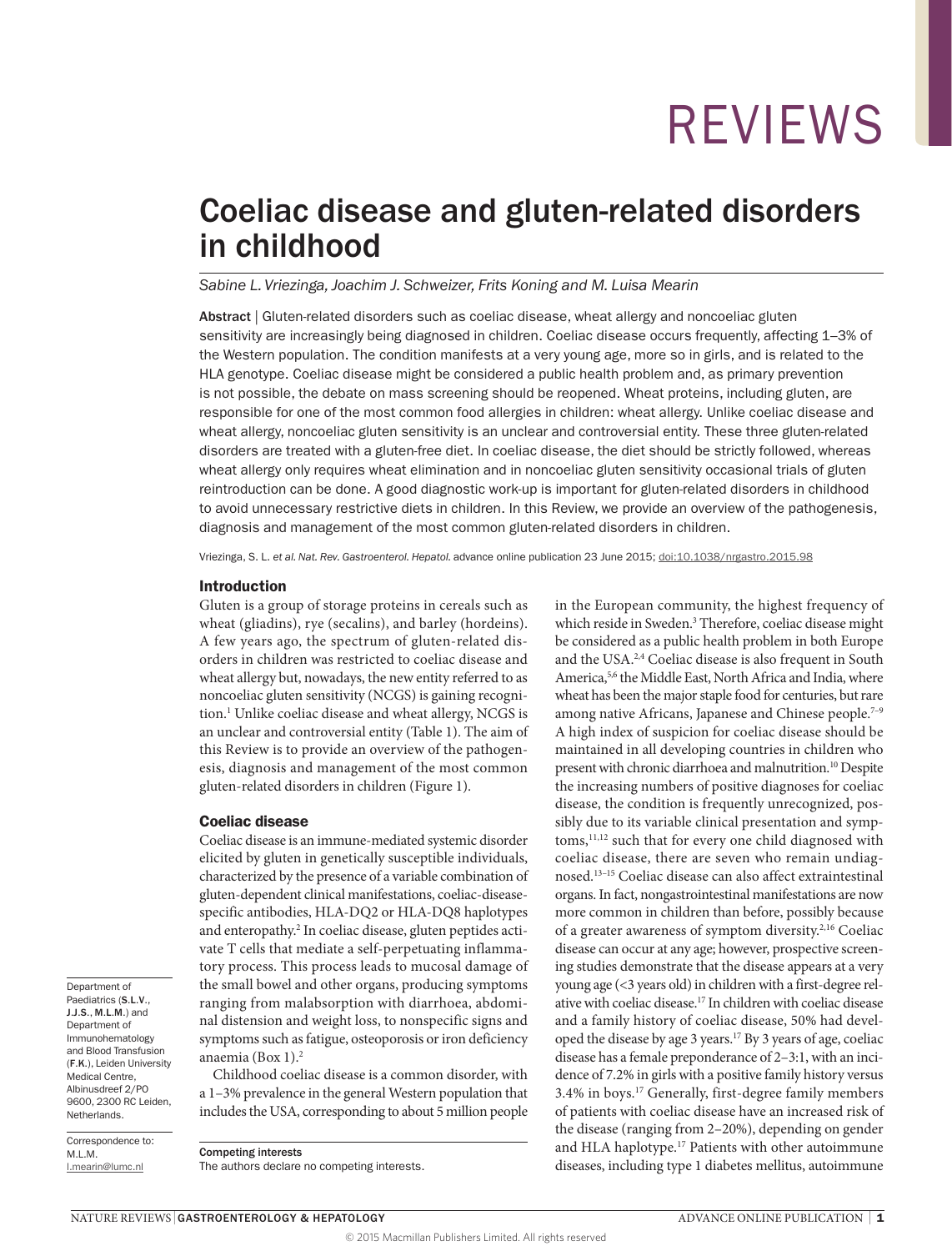#### Key points

- The fundamental step in diagnosing coeliac disease is awareness of symptom diversity; anti-transglutaminase antibodies are very specific for the diagnosis and, in children, duodenal biopsies can sometimes be omitted
- Prospective studies show that coeliac disease manifests at a young age, more often in girls, and is related to the HLA genotype, but not the timing of gluten introduction or breastfeeding
- Wheat allergy is one of the most common food allergies in children beginning in early childhood; it is less common in adolescents and adults; most children outgrow wheat allergy by 12 years
- Noncoeliac gluten sensitivity is a clinical condition in which symptoms are triggered by gluten ingestion in the absence of coeliac disease and wheat allergy
- No biological markers exist for noncoeliac gluten sensitivity, exclusion of coeliac disease and of wheat allergy is the most important diagnostic step
- Once a gluten-related disorder is diagnosed, children should be referred to a paediatric dietitian for in-depth guidance about the necessary dietary treatment

thyroid disease, or patients with selective IgA deficiency, as well as those with Down syndrome, Turner syndrome and Williams syndrome, also have an increased risk of developing coeliac disease (Box 2).<sup>2</sup>

#### Pathogenesis

Virtually all patients with coeliac disease express the HLA-class II molecules HLA-DQ2 and/or HLA-DQ8, and gluten-specific HLA-DQ2/8-restricted CD4+ T cells can be isolated from their small bowel mucosa.<sup>18</sup> Wheat gluten is composed of different gliadins and glutenins; immunogenic epitopes have been identified in all these proteins.19–27 Some of these epitopes found in the α-gliadins and ω-gliadins, barley hordeins and rye secalins, are more immunodominant as they trigger T-cell responses in almost all patients.<sup>19-21,23,24</sup> Typically, these epitopes are proline-rich, which render them resistant to enzymatic degradation.<sup>21</sup> Moreover, they contain an amino acid sequence wherein the glutamine (Q) can be modified into glutamic acid (E) by the enzyme transglutaminase type 2 (TG2), thereby introducing a negative charge required for high-affinity binding to HLA-DQ2 and recognition by  $CD4^+$  T cells (Figure 2).<sup>28-30</sup> In coeliac disease, there is a strong HLA-DQ gene-dose effect: HLA-DQ2 homozygous individuals have a much higher risk of developing coeliac disease than those who are heterozygous.<sup>31</sup> This effect correlates with stronger T-cell responses to gluten peptides when presented by HLA-DQ2 homozygous cells, indicating that the level of gluten presentation influences the risk of disease development.32 Interestingly, there are no indications for an HLA-DQ2 gene-dose effect once the disease has developed because the symptoms and severity of intestinal lesions in childhood coeliac disease are similar in HLA-DQ2 homozygous and heterozygous individuals.33 Apparently, once tolerance is lost, the level of antigen presentation in the intestine is sufficient to sustain the inflammatory gluten-specific CD4<sup>+</sup> T-cell response.<sup>32,34</sup> This process might relate to the local production of IFN-γ by these CD4+ T cells, widely known to enhance HLA expression on antigen-presenting cells.32

After the disease-causing gluten-specific T-cell response in the lamina propria, major changes occur in the composition, size and activation state of the intraepithelial lymphocyte (IEL) compartment in patients with coeliac disease.35 Normally, IELs are found scattered throughout the intestinal epithelium and are located at the basolateral side of the epithelial cell layer. Although the majority of IELs are CD8+αβ T-cell receptor (TCR)+ T cells, higher numbers of both CD8+αβTCR+ and TCRγδ+ T cells are found in patients with coeliac disease than in healthy individuals (Figure 2).34,36 Moreover, IELs are found at the tip of the villi in coeliac disease, indicating a redistribution of the IELs in the epithelium, not observed in healthy individuals.37 Although the importance of the increased number of TCRγδ+ T cells in coeliac disease remains unclear, CD8+αβTCR+ T cells gain a natural-killer-like phenotype, suggesting that they might be involved in the epithelial cell killing and remodelling observed in active coeliac disease.<sup>38</sup> IL-15 has a key role in coeliac disease as it is overexpressed by the epithelial cells and can directly activate adjacent IELs.38,39 In addition, it is feasible that cytokines released by adaptive T cells in the lamina propria, such as IL-2 and IL-21, can reach the epithelial compartment and contribute to the activation of IELs. Thus, the changes in the epithelial compartment could be secondary to the activation of CD4+ gluten-reactive T cells in the lamina propria. Alternatively, it is possible that intrinsic aberrations in the epithelial layer cause the observed characteristic changes. Strikingly, the number of CD8+αβTCR+ T cells normalizes but the numbers of TCRγδ+ T cells remain elevated and do not seem to have a pathogenic role upon initiation of a glutenfree diet (GFD) but, rather, might be required to maintain epithelial homeostasis.41

| <b>Table 1</b> Characteristics of coeliac disease, wheat allergy and noncoeliac gluten sensitivity |                                    |                     |                                                                                           |
|----------------------------------------------------------------------------------------------------|------------------------------------|---------------------|-------------------------------------------------------------------------------------------|
| <b>Characteristics</b>                                                                             | Coeliac disease                    | Wheat allergy       | Noncoeliac gluten sensitivity                                                             |
| Disease frequency                                                                                  | $1 - 3%$                           | 0.1%                | Unknown; estimated 0.5–6% in adults                                                       |
| <b>Trigger</b>                                                                                     | Gluten peptides                    | Wheat               | Unknown; gluten, FODMAPs and $\alpha$ -amylase<br>trypsin inhibitors have been implicated |
| Pathogenesis                                                                                       | Autoimmune                         | Allergic            | <b>Unknown</b>                                                                            |
| Genetics                                                                                           | HLA-DQ2 and HLA-DQ8                | Atopic constitution | Unknown; over-representation of HLA-DQ2?                                                  |
| <b>Biomarkers</b>                                                                                  | TG2A, EMA, DGPA                    | Wheat-specific IgE  | None                                                                                      |
| Treatment                                                                                          | Strict, life-long gluten-free diet | Wheat-free diet     | Gluten-free diet, reintroduction of gluten<br>possible                                    |

Abbreviations: DGPA, anti-deaminated gliadin peptide antibody; EMA, anti-endomysium antibody; FODMAP, fermentable oligosaccharide, disaccharide, monosaccharide and polyol; TG2A, anti-transglutaminase type 2 antibody.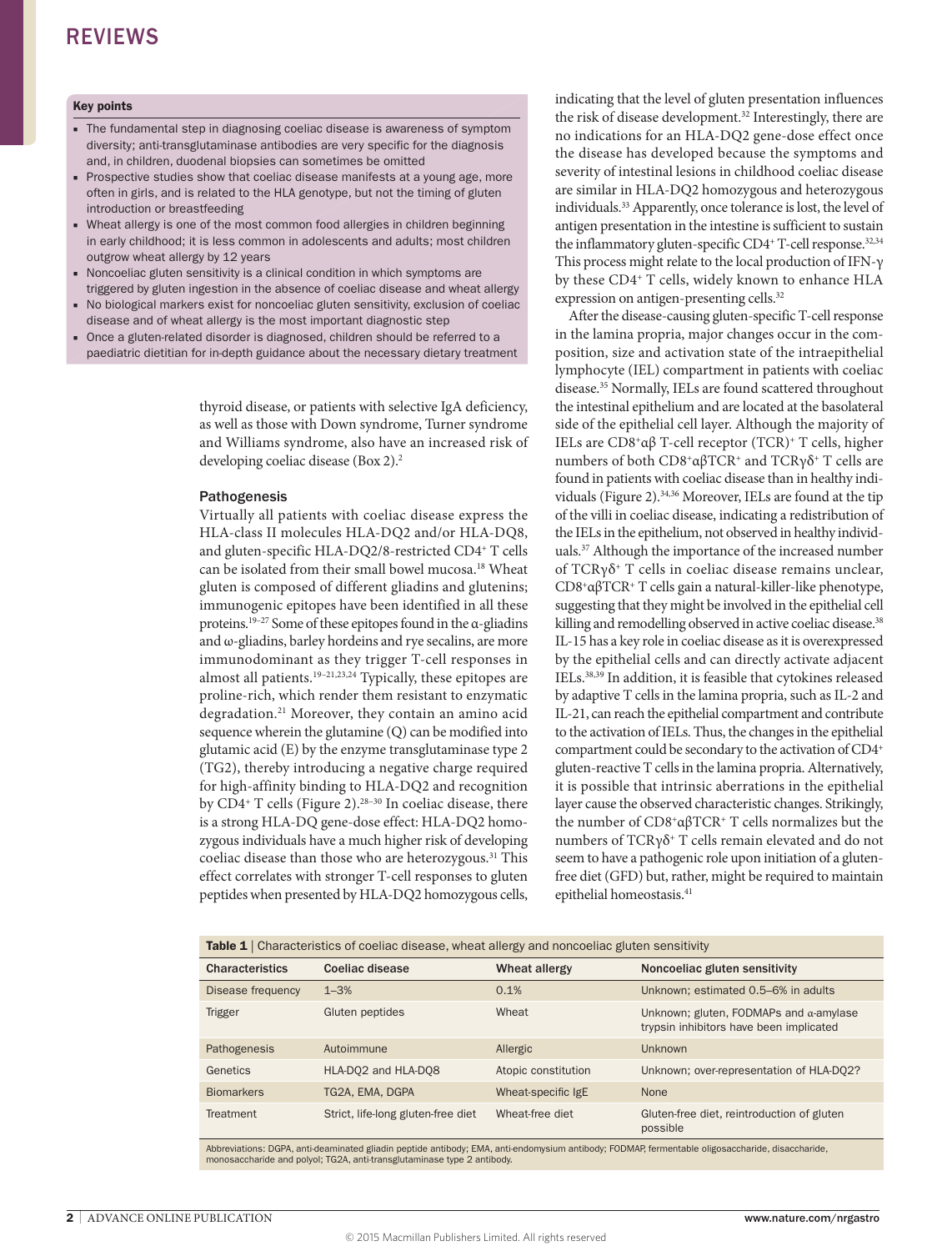

**Figure 1** | Flow-chart of the diagnostic process in a child with a suspected gluten-related disorder. \*See Husby *et al.*2 and/or Figure 3 and 4.

### Box 1 | Symptoms of childhood coeliac disease

#### Gastrointestinal

- Diarrhoea
- Anorexia
- Vomiting
- Growth retardation, weight loss
- Chronic abdominal pain
- Chronic constipation
- Distended abdomen

#### Extraintestinal

- Chronic fatigue
- Iron deficiency anaemia
- Macrocyticanaemia (folic acid and/or vitamin  $B_{12}$ deficiency)
- Dermatitis herpetiformis
- Dental enamel hypoplasia
- Recurrent aphthous mouth ulceration
- Arthritis
- Arthralgia
- Osteopenia or osteoporosis
- Bone fractures
- Mildly elevated levels of AST and ALT
- Short stature
- Late puberty
- Cerebellar ataxia
- Recurring headaches
- Peripheral neuropathy
- Seizures
- Anxiety ■ Depression

Abbreviations: ALT, alanine aminotransferase; AST, aspartate aminotransferase.

## REVIEWS

four subsets of innate lymphocytes.41 Little is known about the function of these innate lymphoid subsets that are present in high numbers in children, especially in young children, but far less so in healthy and affected adults with coeliac disease. One of these subsets bears a resemblance to the IFN-γ-secreting type 1 innate lymphoid cell (ILC1), the innate homologue of CD4<sup>+</sup>  $T_u$ 1 helper cells whereas another, the lineage-negative IEL, has a distinct phenotype responsive to IL-15.41 The latter is the likely precursor to the aberrant monoclonally expanded cells in patients with refractory coeliac disease type 2: a premalignant condition unresponsive to a GFD that is very rare in children.<sup>41</sup> In addition to these genetic and immunological factors, environmental factors including elective Caesarean section, perinatal and childhood infections, the use of antibiotics and PPIs, and changes in the microbiota might have a role in the pathogenesis of coeliac disease.  $42,43$ 

#### **Diagnosis**

The key to the diagnosis of coeliac disease in children is a high degree of awareness of its wide spectrum of symptoms (Table 1 and Box 1). Coeliac disease is thereby diagnosed through a combination of detection of coeliacdisease-specific autoantibodies, HLA-DQ typing and small bowel biopsies that are performed while the patient is on a gluten-containing diet.<sup>2</sup>

#### *Clinical presentation*

The clinical presentation of childhood coeliac disease is partially age-dependent. Very young children (<3 years) present more commonly with chronic diarrhoea, abdominal distension and growth retardation whereas older children and adolescents (≤18 years) present with milder gastrointestinal symptoms such as recurrent abdominal pain, vomiting or constipation. Extraintestinal symptoms such as arthritis, neurological symptoms and anaemia are also frequent.2,44 In addition, coeliac disease can be asymptomatic, as was the case for 43% of the children identified by family screening.<sup>17</sup>

#### *Autoantibodies*

Specific coeliac disease autoantibodies are detected in the serum against TG2 (TG2A), endomysium (EMA), and deamidated gliadin peptides (DGPA).<sup>2</sup> In the case of severe histological small bowel alterations, IgA TG2A and EMA have high sensitivities (98% and 90%, respectively) and specificities (97% and 98%, respectively), which are also observed in very young children.<sup>17,45</sup> In those with less severe intestinal damage, these specificity and sensitivity values are lower.45 Total IgA measurement is also important because coeliac disease is associated with selective IgA deficiency.46 In IgA deficiency, IgG coeliac disease antibodies should be determined, among which, IgG DGPA is most suitable, with diagnostic values comparable to IgA TG2A.45

#### *HLA-typing*

HLA-typing is not advised in the routine diagnosis of coeliac disease because 40% of the general European and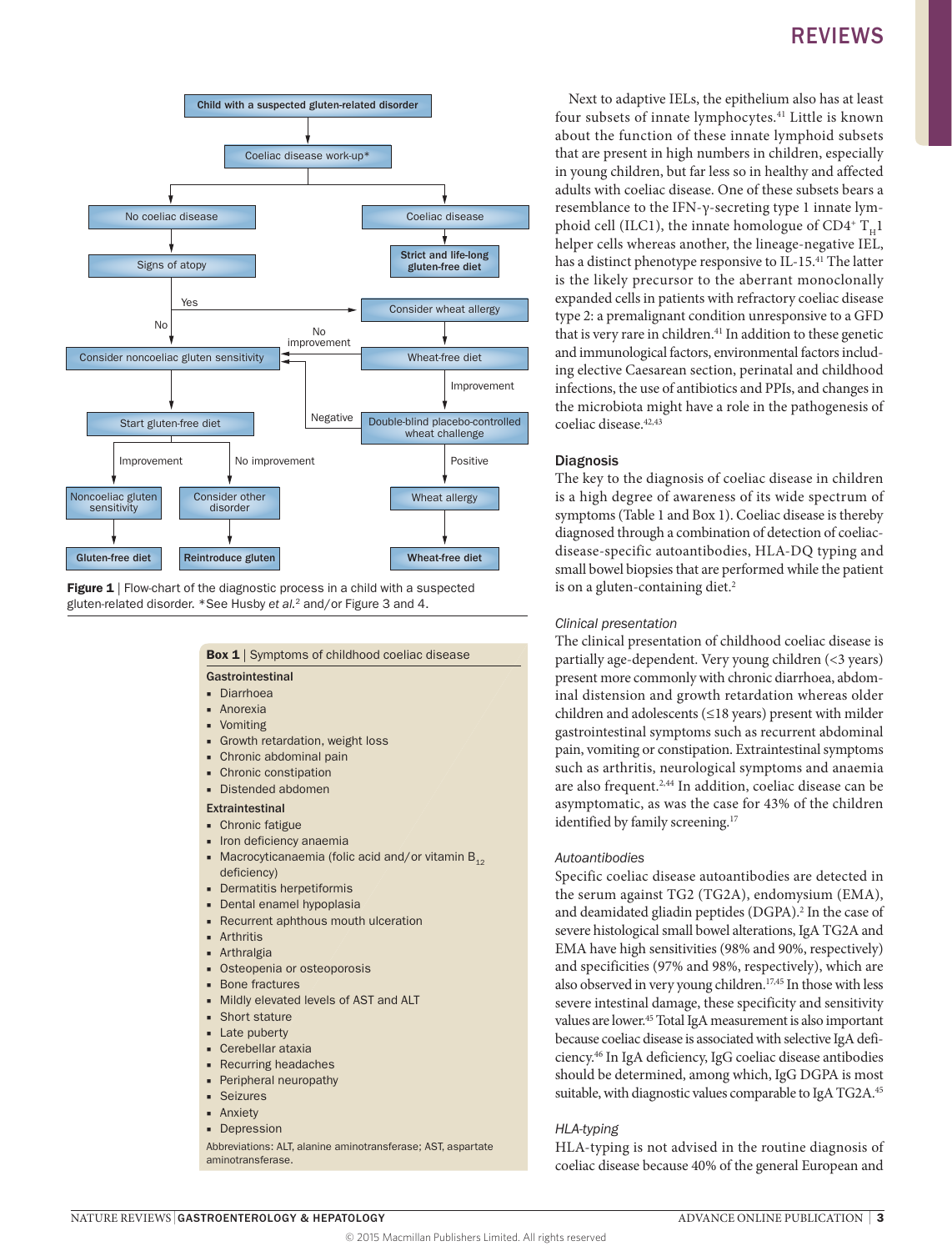Box 2 | Childhood coeliac disease in other conditions

- Type I diabetes mellitus: 3–12%
- Selective IgA deficiency: 2–8%
- Autoimmune thyroiditis: ≤7%
- Down, Turner, Williams syndrome: 2–12%
- First-degree relative with coeliac disease: 2–20%
- % prevalence listed for each condition.<sup>3,17</sup>

American population carry either one or both of these genes.47 However, HLA-typing is useful to exclude coeliac disease because of its very high negative predictive value, for example in children who have already started a GFD without prior diagnostic tests. HLA-typing is also useful in selecting individuals at risk of coeliac disease that need to undergo serological coeliac disease screening. Parents of affected children support HLA-typing of their other children to assess the risk of the disease.<sup>48</sup>

#### *Histology*

The characteristic histological alterations of the small bowel mucosa in coeliac disease are partial to total villous atrophy with crypt hyperplasia and IEL infiltration.<sup>49,50</sup> These alterations are rated according to the Marsh– Oberhuber classification depending on the severity of the lesion: ranging from type 0 (normal) to 4, wherein type 4 describes hypoplastic lesions.<sup>49,50</sup> When interpreting the histological alterations one should take the patient's serology, HLA-typing and clinical manifestations into account. A Marsh–Oberhuber classification type 3 (a, b or c), or type 2 if accompanied by specific coeliac disease antibodies, support the diagnosis of coeliac disease. The severity of the clinical symptoms does not correlate with the severity of the histological alterations. Patients with Marsh-Oberhuber type 3c can be asymptomatic.<sup>4,14,17,51</sup>



**Figure 2** | Schematic representation of the immune response to gluten peptides in the small bowel mucosa of patients with coeliac disease. Abbreviations: APC, antigen-presenting cell; DC, dendritic cell; DGPA, anti-deamidated gliadin peptide antibody; IEL, intraepithelial lymphocyte; NKG2D, NKG2-D type II integral membrane protein; TCR, T-cell receptor; TG2, transglutaminase 2; TG2A, antitransglutaminase type 2 antibody.

Up until the past few years, the histological examination of small bowel biopsies was the gold standard for the diagnosis of coeliac disease. However, in 2012, the European Society for Paediatric Gastroenterology, Hepatology and Nutrition (ESPGHAN) introduced an exception for a specific group of children (Figure 3).<sup>2</sup> Small bowel biopsies can be omitted in children with clear gastrointestinal symptoms, high titres of TG2A (>10 upper limit of normal), positive EMA and HLA-DQ2 and/or HLA-DQ8. In all other cases, small bowel biopsies are still mandatory for diagnosis (Figure 4). The results of the ongoing prospective study ProCeDe investigating the performance of the ESPGHAN guidelines will be important to further define situations in which coeliac disease might be diagnosed without biopsies.<sup>52</sup>

#### Management

Coeliac disease can be successfully treated with a GFD, which restores small bowel histology and improves clinical complaints in the majority of patients.<sup>46</sup> Adhering to a GFD might seem simple, but the abundance of gluten-containing food in the Western diet can be challenging and treatment can considerably affect the child's quality of life.53,54 Once diagnosis is confirmed, the child should be referred to a paediatric dietitian for in-depth information about the necessary dietary treatment. The GFD can have negative nutritional consequences. For instance, it has been reported that Italian adolescents with coeliac disease consumed an unbalanced diet rich in fat and protein, poor in carbohydrate and deficient in calcium, iron and fibre as a result of a GFD.<sup>55</sup> Glutencontaining cereals such as wheat, barley and rye are important sources of dietary iron, fibre, calcium, folate and vitamin  $B_{12}$ , and treatment with a GFD can lead to micronutrient deficiencies.56,57 Gluten-free buckwheat or quinoa are naturally rich in group B vitamins,<sup>58</sup> but commercially available gluten-free products frequently do not contain the same amount of micronutrients as the often enriched wheat flour products that they aim to replace.<sup>59</sup> Noncontaminated oats are generally well tolerated by the majority of children with coeliac disease. However, a randomized double-blind study published in 2014 showed that oats prevent normalization of the intestinal mucosa immune status in a substantial fraction of paediatric patients with coeliac disease.<sup>60</sup>

The usual care for children with coeliac disease consists of hospital visits to monitor the patient's response to the diet. Subsequent follow-up is dedicated to assess the child's dietary adherence, well-being and adequacy of growth. Determination of coeliac-disease-specific antibodies in the serum should be done periodically to monitor regression and remission; their levels usually returning to normal within 9–12 months after dietary intervention.<sup>61</sup> Testing for anaemia, iron status and calcium, folic acid, vitamins D and B12 levels at diagnosis and at the follow-up visits of patients undergoing treatment is common practice. However, evidence is weak for the efficacy and adequacy of this practice as there is limited information on the incidence of nutritional deficiences in patients treated with coeliac disease.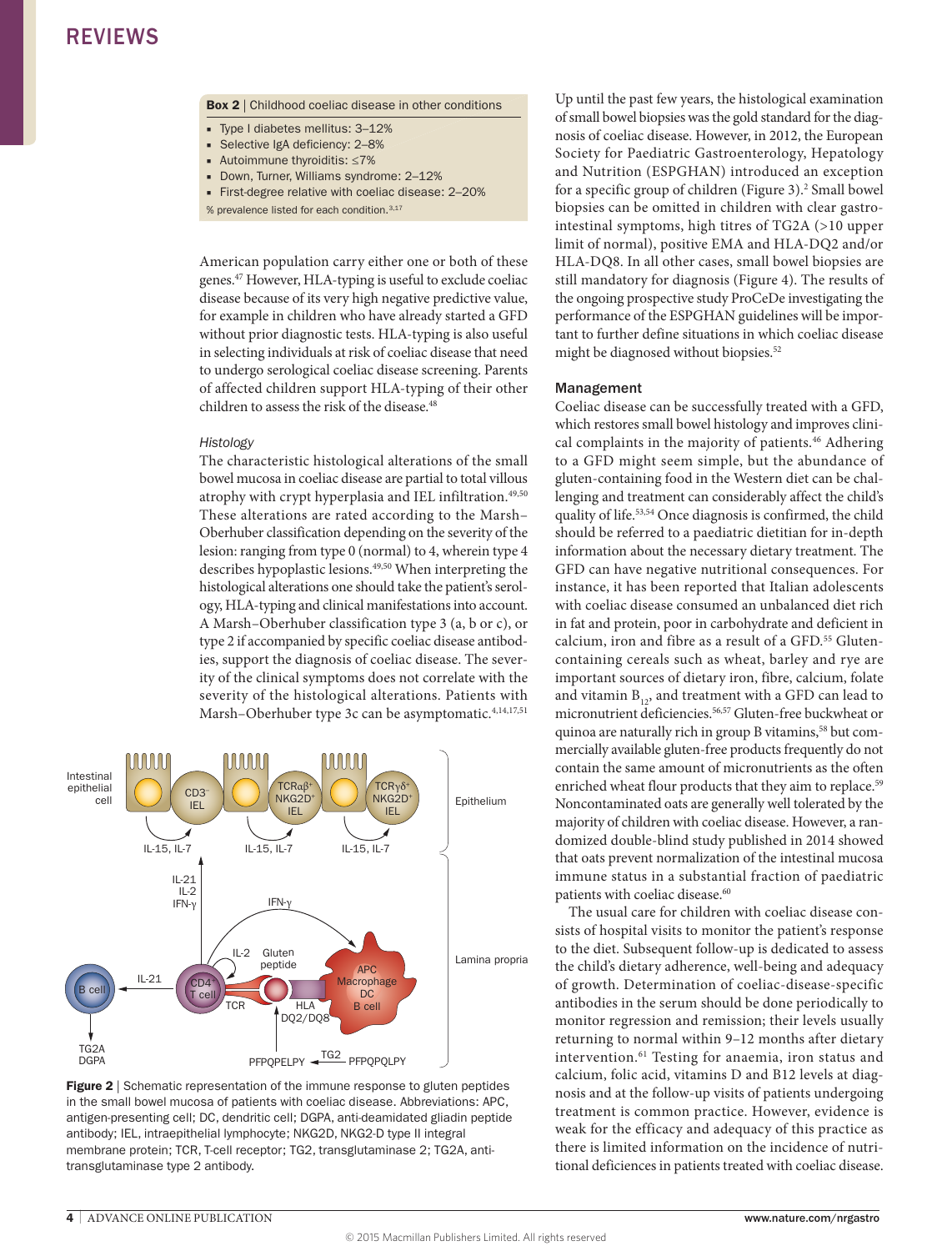

Figure 3 | ESPGHAN algorithm for the diagnosis of coeliac disease in children and adolescents with symptoms. Abbreviations: +, positive; –, negative; EMA; anti-endomysium antibody; ESPGHAN, European Society of Paediatric Gastroenterology, Hepatology and Nutrition; GFD, gluten-free diet; OEGD, oesophagogastroduodenoscopy; TG2A, antitransglutaminase type 2 antibody. Permission obtained from Wolters Kluwer Health, Inc. © Husby, S. *et al. J. Pediatr. Gastroenterol. Nutr.* 54, 136–160 (2012).

The evidence-based British and Dutch guidelines recommend annual visits whereas other evidence-based guidelines, such as the ones from the NIH, ESPGHAN, and the North American Society for Paediatric Gastroenterology, Hepatology and Nutrition (NASPGHAN) do not provide guidance on the matter.<sup>2,62-65</sup>

#### Novel therapies

Knowledge of the molecular mechanisms underlying coeliac disease offers opportunities to develop alternative treatments to the GFD.<sup>66</sup> The use of enzymes as oral supplements to enhance gluten degradation has been extensively studied and could help reduce gluten exposure.<sup>67,68</sup> Alternatively, the generation of blockers to prevent gluten peptide binding to HLA-DQ2 has been explored.<sup>69,70</sup> Similarly, blockade of TG2 would prevent gluten modification and the development of a full-blown T-cell response to gluten.<sup>71</sup> In addition, gluten peptide vaccination to re-introduce gluten tolerance has been proposed,<sup>72</sup> whereas other studies aim to improve barrier function in the small intestine to prevent the entry of gluten peptides into the lamina propria.73 So far, none of these approaches has proven capable of replacing the GFD.

#### Prevention

Until now, primary prevention of coeliac disease is not possible. Previous retrospective studies suggested a 'window of opportunity' for primary prevention by introducing gluten between 4–6 months of age.<sup>74,75</sup> ESPGHAN recommends that gluten should not be introduced before 17 weeks and not later than 26 weeks of age, preferably concurrent with the period of breastfeeding.76,77 However, the results from prospective studies and a systemic review of the literature establish that the timing of gluten introduction and the duration or maintenance of breastfeeding do not influence the development of coeliac disease into childhood.17,51,78–80 These studies also show that the only identified risk factors for coeliac disease later in life are female gender, the HLA genotype and being born in Sweden.<sup>51,81</sup>

Secondary prevention of coeliac disease is possible through early diagnosis and treatment. As coeliac disease is severely underdiagnosed, the only way to achieve largescale secondary prevention is by mass screening.<sup>14,82,83</sup> However, health improvement secondary to the treatment of the disease among minimally symptomatic or asymptomatic patients identified by mass screening makes this subject controversial.<sup>83,84</sup> Nevertheless, results of prospective studies indicate that important health problems, such as reduced fetal growth and birth weight, delayed growth in height and weight in children, and reduced bone mineral density in both children and adults, can be prevented by mass screening.78,85,86 These results might reopen the debate on the topic in the future.87 Adherence to a strict GFD can be considered as tertiary prevention for the disease as it reduces the long-term complications of coeliac disease such as chronic anaemia, infertility, autoimmune disorders, malignancy and osteoporosis.46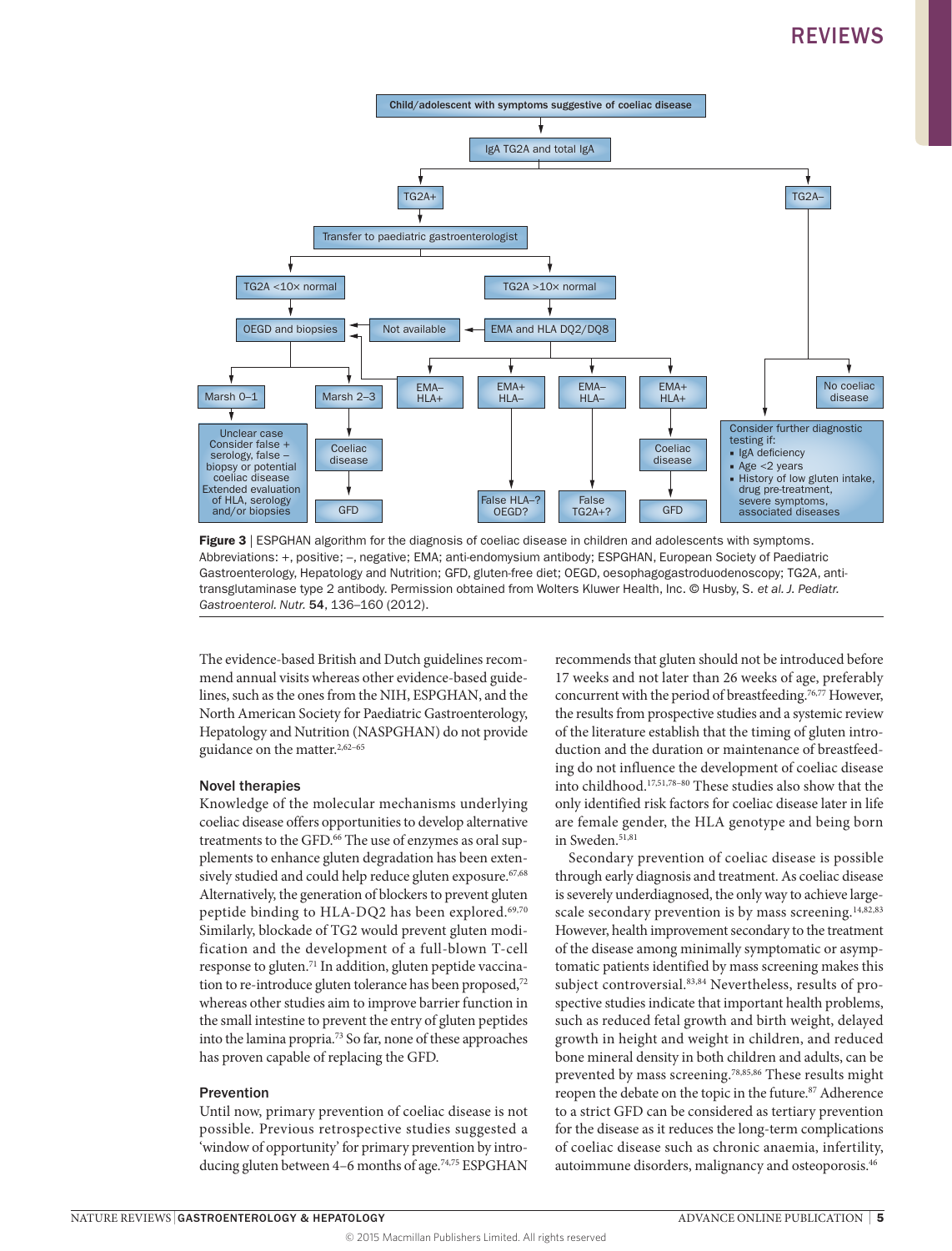

**Figure 4** | ESPGHAN algorithm for the diagnosis of coeliac disease in asymptomatic children and adolescents with a genetic risk of coeliac disease. Abbreviations: +, positive; –, negative; EMA; anti-endomysium antibody; ESPGHAN, European Society of Paediatric Gastroenterology, Hepatology and Nutrition; GFD, gluten-free diet; OEGD, oesophagogastroduodenoscopy; TG2A, anti-transglutaminase type 2 antibody. Permission obtained from Wolters Kluwer Health, Inc. © Husby, S. *et al. J. Pediatr. Gastroenterol. Nutr.* 54, 136–160 (2012).

#### Wheat allergy

Wheat allergy is defined as an IgE-mediated reaction to wheat proteins.<sup>88,89</sup> Depending on the route of exposure, wheat allergy is classified into: classic food allergy affecting the skin, gastrointestinal, or respiratory tract; wheat-dependent exercise-induced anaphylaxis (WDEIA); baker's asthma induced by inhalation of raw wheat flour, causing rhinitis and respiratory distress; and contact urticaria.<sup>88</sup> Children can present with immediate symptoms ranging from urticaria to angioedema and shock. Symptoms of delayed hypersensitivity appear ~24h after wheat ingestion and can include gastrointestinal symptoms, pruritus or an eczematous rash. WDEIA is an allergic reaction induced by the combination of wheat after physical activity. Sometimes an additional trigger is needed, for example cold stimulation.<sup>88,90</sup>

Wheat allergy is one of the most common food allergies in children, and usually begins in early childhood and is less commonly seen in adolescents and adults.<sup>88,91,92</sup>A systemic review published in 2014 reported wheat allergy, after cow's milk allergy, as the second most frequent selfreported food allergy with an overall pooled estimate for lifetime prevalence of 3.6% (95% CI 3.0–4.2) but only with 0.1% point-prevalence [95% CI 0.01–0.2] of objectively verified wheat allergy by food challenge,<sup>92</sup> as had been shown before for children (>1% versus <1%).93

Similar to other forms of allergy, a positive family history of atopy is a predictor of subsequent wheat allergy in children.<sup>94</sup> According to the prospective DAISY cohort, the risk of developing wheat allergy increased fourfold when infants were introduced to gluten between 4 and 6 months of age.95 In this cohort, breastfeeding did not protect against wheat allergy.95 The use of antibiotics early in life has been associated with an increased risk of atopic disease, including food allergy.<sup>96</sup>

#### Pathogenesis

In patients with wheat allergy, ingestion of wheat elicits either an immediate IgE-mediated reaction or a delayed antibody-independent T-cell mediated reaction to a spectrum of different wheat protein fractions.<sup>88</sup> In IgEmediated hypersensitivities, wheat-specific IgE is produced, which is then bound to high-affinity IgE receptors on mast cells or basophils. Re-exposure to wheat causes cell-bound IgE and wheat allergen to crosslink, causing degranulation of, among others, histamine, prostaglandins and leukotrienes.<sup>97</sup> In WDEIA, the most important allergens are the  $\omega$ -5 gliadins and high-molecular-weight glutenin subunits.<sup>88,98</sup> In classic wheat allergy in children with atopic dermatitis, sensitization to α-amylase trypsin inhibitors is well-documented.88,99 Both α-amylase trypsin inhibitors and gliadins are important allergens in baker's asthma as well.<sup>98</sup> Children with wheat allergy can usually tolerate other prolamine-containing cereals such as rye or barley, and their wheat-free diet is less restrictive than the GFD for coeliac disease.<sup>100</sup> However, the limits set for patients with coeliac disease can safely be applied to patients with wheat allergy.<sup>101</sup>

#### Diagnosis

The double-blind, placebo-controlled food challenge (DBPCFC) is considered as the gold standard for diagnosis of food allergies. This food challenge is, however, time-consuming, difficult for the patient and health-care professional, and associated with a risk of anaphylaxis. Other frequently used methods are wheat-specific IgE testing (RAST), skin-prick tests and patch tests, but they are not an alternative for food challenges. Both RAST and skin-prick tests indicate the presence of IgE sensitization to wheat,<sup>102</sup> with reported sensitivities of 83% and 73%, respectively.103 However, specificities are low (43% and 73%, respectively) in part because wheat-specific IgE is common among children with atopy without true wheat allergy.103 In addition, the RAST test detects only part of the wheat protein, whereas a large number of different wheat proteins are responsible for the allergic reaction.<sup>98</sup> Measurement of IgE sensitization to wheat is not suitable for diagnosing delayed non-IgE-mediated responses to wheat. In this case, a patch test can be helpful. The limited available evidence reported good specificity (89%) but weak sensitivity (29%).<sup>103</sup>

#### Management

The treatment of wheat allergy other than WDEIA is based on the avoidance of wheat products. The main prevention strategy of WDEIA is exercise avoidance for ~4h after wheat ingestion. Moreover, wheat intake is discouraged 4h after aspirin or other cyclooxygenase-1 inhibitor intake as it might enhance WDEIA symptoms, for reasons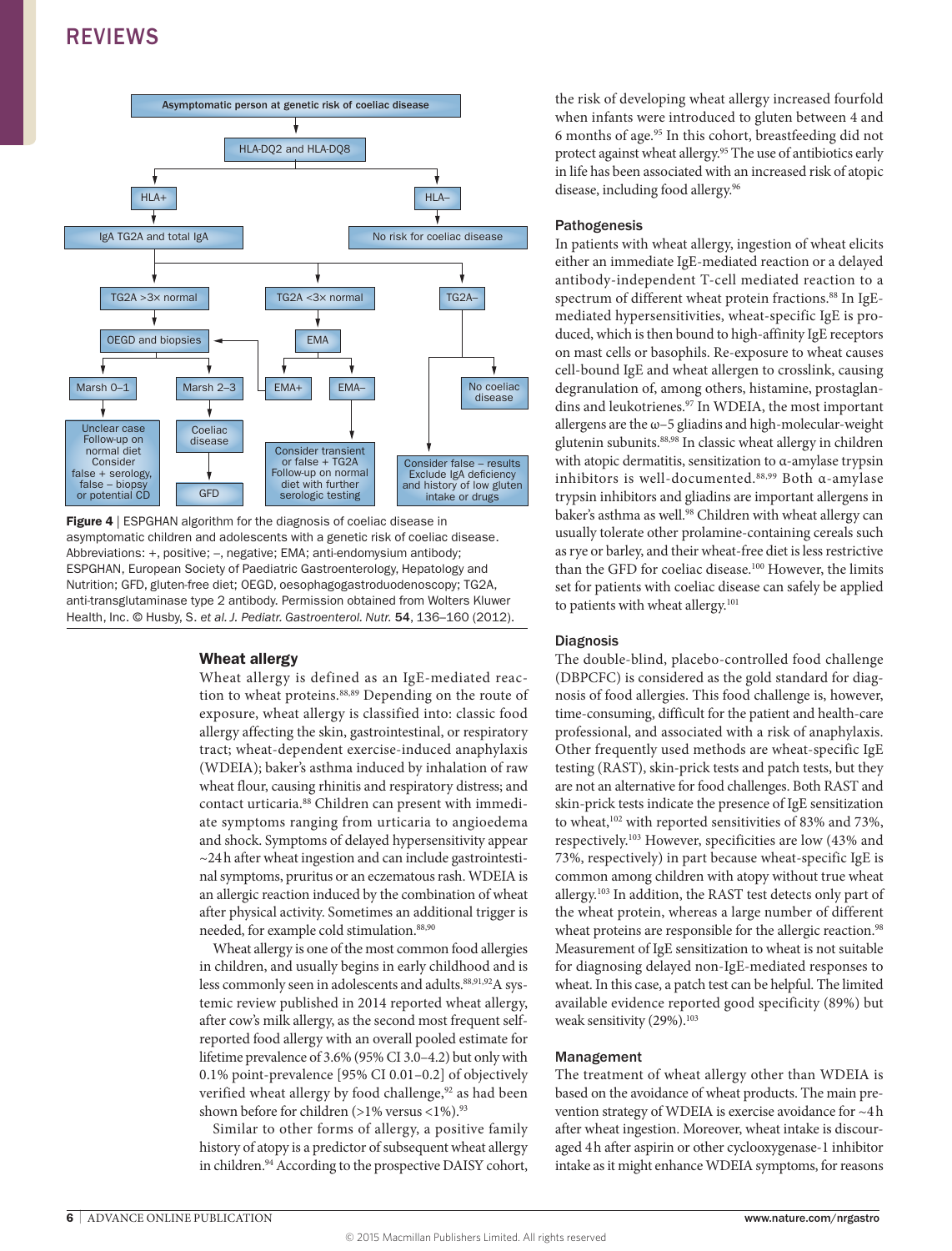not completely elucidated.104 All patients should consult a dietitian for training in reading food labels. Patients should also be educated in using epinephrine autoinjectors if the onset of the allergic response is immediate and unpredictable.88 In comparison with other food allergies, the prognosis for wheat allergy is relatively good: the majority of children have outgrown their allergy by age 12 years.<sup>105</sup>

#### Noncoeliac gluten sensitivity

NCGS is a clinical condition in which intestinal and extraintestinal symptoms are triggered by gluten ingestion, in the absence of coeliac disease and wheat allergy. The symptoms usually occur soon after gluten ingestion, improve or disappear within hours or a few days after gluten withdrawal, and relapse following its reintroduction.106 NCGS intestinal symptoms are nonspecific and IBS-like, presenting with abdominal pain, bloating and diarrhoea. Extraintestinal symptoms include fatigue, headache, joint and/or muscle pain, weight loss, anaemia, dermatitis and behavioural disturbances.<sup>106-108</sup> Children with NCGS most frequently have abdominal pain and diarrhoea and, less frequently, systemic manifestations.109 An association between NCGS and neuropsychiatric disorders, such as schizophrenia and autism spectrum disorders, has been suggested.<sup>110,111</sup>

#### Pathogenesis

The pathogenesis of NCGS is unknown. Thus far, there are no randomized controlled trials examining NCGS in children and, to the best of our knowledge, only one clinical study concerning NCGS in children has been published.<sup>109</sup> In the small bowel mucosa of adult patients with NCGS the literature is in agreement that only minor histological alterations are found, compatible with Marsh–Oberhuber 0–1 classifications.107,112,113 Some studies have reported normal intestinal permeability, whereas others reported increased permeability in a subgroup of HLA-DQ2/DQ8-positive adult patients.<sup>1,107,114,115</sup> Gene expression analyses showed increased expression of Toll-like receptor 2 (TLR2) and reduced expression of the regulatory-T-cell marker FOXP3 in patients with NCGS in comparison to patients with coeliac disease, suggesting a pathogenic role for innate immunity. Contrary to coeliac disease, most studies show that levels of adaptive immunity markers are not increased in NCGS.1 Other grain proteins different from gluten might also be responsible for the symptoms in NCGS. For example, the α-amylase trypsin inhibitors, which are groups of low-molecular-weight proteins in wheat and related cereals, are strong activators of innate immune responses and it has been hypothesized that they might have a role in NCGS.<sup>116</sup> However, to date there is no clinical data to support this hypothesis.

#### Diagnosis

NCGS is a diagnosis of exclusion after ruling out other gluten-related disorders, especially coeliac disease and wheat allergy. No biological markers are available for NCGS. The only antibodies observed in a retrospective study of adults are IgG and IgA anti-gliadin antibodies, which occur in 56% and 8% of the patients, respectively, in comparison to 80% and 75%, respectively, in the coeliac disease population.117 However, anti-gliadin antibodies are also frequently present in the general population. Half of the patients with NCGS were HLA-DQ2 or HLA-DQ8 positive, a prevalence only slightly higher than in the general population (40%).<sup>106,108</sup> A DBPCFC has been suggested to confirm NCGS diagnosis. This approach is quite a complicated procedure in practice, given the difficulty in preparing the intervention products, the need for highly trained personnel and high costs.118 An alternative is the open food challenge, but this might render false-positive results.119 Confirming the diagnosis of NCGS is important to avoid unnecessary dietary restrictions and the possibility of missing coeliac disease.<sup>120</sup> However, for research concerning NCGS the diagnosis should be confirmed with a DBPCFC.

#### Management

In general, NCGS, as with coeliac disease and wheat allergy, is treated with a GFD but because of the lack of knowledge about its gluten (dose)-related character and the permanent or transient nature of the condition, periodic reintroduction of gluten into the diet could be advised.<sup>106,117</sup> The main effect of the GFD in patients with NCGS has been ascribed to an improvement in the perception of their general well-being.<sup>121</sup> In a double-blind randomized placebo-controlled trial in 34 adults with IBS without coeliac disease, symptom control was markedly better in patients on a GFD than for patients on a gluten-containing diet.<sup>107</sup> In another randomized controlled trial in 45 gluteningesting adults with IBS without coeliac disease, a small positive effect of a GFD on stool frequency was shown, but not on stool consistency.115 Subsequently, in a double-blind crossover trial of 37 individuals with NCGS and IBS but not coeliac disease, it was shown that symptoms clearly reduced on a low FODMAP (fermentable oligosaccharide, disaccharide, monosaccharide and polyol) diet, challenging the assumption that gluten is causing NGCS.<sup>122</sup> In a Cochrane review including two small randomized controlled trials, no evidence of efficacy of gluten exclusion in neuropsychiatric disorders was found.87,123

#### **Conclusions**

The incidence of gluten-related disorders, including coeliac disease, is increasing. Differentiating the glutenrelated disorders solely based on clinical manifestations is impossible. Although the available diagnostic tests for coeliac disease have improved greatly in the past few years, a large number of patients remain undiagnosed. This finding might reopen the debate on mass screening for coeliac disease. For the growing number of patients with gluten-related symptoms without coeliac disease or wheat allergy, no objective diagnostic tools are available. Together with a group of disease-free individuals who choose gluten free food because they think these products are healthier in general, they have contributed to the growing popularity of gluten-free food. Objective diagnostic tools are warranted for further evaluation of the incidence and prevalence of these different gluten-related disorders in children and in adults.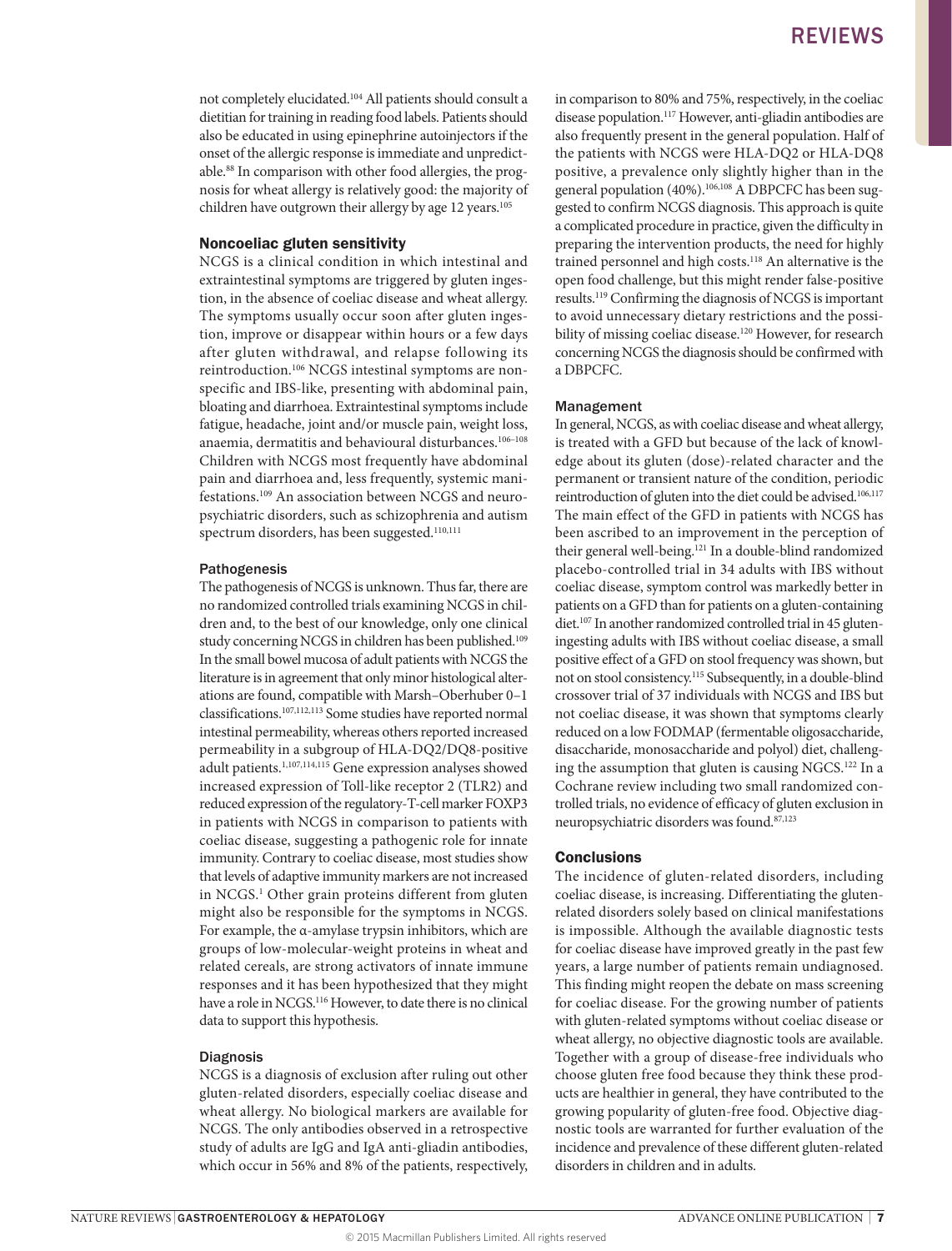- 1. Meijer, C. R., Shamir, R. & Mearin, M. L. Coeliac disease and gluten sensitivity. *J. Pediatr. Gastroenterol. Nutr.* 60, 429–432 (2015).
- 2. Husby, S. *et al.* European Society for Pediatric Gastroenterology, Hepatology, and Nutrition guidelines for the diagnosis of coeliac disease. *J. Pediatr. Gastroenterol. Nutr.* 54, 136–160  $(2012)$
- 3. Myleus, A. *et al.* Celiac disease revealed in 3% of Swedish 12-year-olds born during an epidemic. *J. Pediatr. Gastroenterol. Nutr.* 49, 170–176 (2009).
- 4. Catassi, C., Gatti, S. & Fasano, A. The new epidemiology of celiac disease. *J. Pediatr. Gastroenterol. Nutr.* 59 (Suppl. 1), S7–S9 (2014).
- 5. Gandolfi, L. *et al.* Prevalence of celiac disease among blood donors in Brazil. *Am. J. Gastroenterol.* 95, 689–692 (2000).
- 6. Gomez, J. C. *et al.* Prevalence of celiac disease in Argentina: screening of an adult population in the La Plata area. *Am. J. Gastroenterol.* 96, 2700–2704 (2001).
- 7. Barada, K., Bitar, A., Mokadem, M. A., Hashash, J. G. & Green, P. Celiac disease in Middle Eastern and North African countries: a new burden? *World J. Gastroenterol.* 16, 1449–1457 (2010).
- 8. Masjedizadeh, R. *et al.* Celiac disease in South-West of Iran. *World J. Gastroenterol.* 12, 4416–4419 (2006).
- 9. Yuan, J. *et al.* The tip of the "celiac iceberg" in China: a systematic review and meta-analysis. *PLoS ONE* 8, e81151 (2013).
- 10. Byass, P., Kahn, K. & Ivarsson, A. The global burden of childhood coeliac disease: a neglected component of diarrhoeal mortality? *PLoS ONE* 6, e22774 (2011).
- 11. Fasano, A. *et al.* Federation of International Societies of Pediatric Gastroenterology, Hepatology, and Nutrition consensus report on celiac disease. *J. Pediatr. Gastroenterol. Nutr.* 47, 214–219 (2008).
- 12. Rubio-Tapia, A. *et al.* Increased prevalence and mortality in undiagnosed celiac disease. *Gastroenterology* 137, 88–93 (2009).
- 13. Catassi, C. *et al.* Detection of Celiac disease in primary care: a multicenter case-finding study in North America. *Am. J. Gastroenterol.* 102, 1454–1460 (2007).
- 14. Csizmadia, C. G., Mearin, M. L., von Blomberg, B. M., Brand, R. & Verloove-Vanhorick, S. P. An iceberg of childhood coeliac disease in the Netherlands. *Lancet* 353, 813–814 (1999).
- 15. Sandstrom, O. *et al.* Transglutaminase IgA antibodies in a celiac disease mass screening and the role of HLA-DQ genotyping and endomysial antibodies in sequential testing. *J. Pediatr. Gastroenterol. Nutr.* 57, 472–476 (2013).
- 16. Steens, R. F. *et al.* A national prospective study on childhood celiac disease in the Netherlands 1993–2000: an increasing recognition and a changing clinical picture. *J. Pediatr.* 147, 239–243 (2005).
- 17. Vriezinga, S. L. *et al.* Randomized feeding intervention in infants at high risk for celiac disease. *N. Engl. J. Med.* 371, 1304–1315 (2014).
- 18. Lundin, K. E. *et al.* Gliadin-specific, HLA-DQ( $α$  1\*0501,  $β$  1\*0201) restricted T cells isolated from the small intestinal mucosa of celiac disease patients. *J. Exp. Med.* 178, 187–196 (1993).
- 19. Anderson, R. P., Degano, P., Godkin, A. J., Jewell, D. P. & Hill, A. V. *In vivo* antigen challenge in celiac disease identifies a single transglutaminase-modified peptide as the

dominant A-gliadin T-cell epitope. *Nat. Med.* 6, 337–342 (2000).

- 20. Arentz-Hansen, H. *et al.* The intestinal T cell response to alpha-gliadin in adult celiac disease is focused on a single deamidated glutamine targeted by tissue transglutaminase. *J. Exp. Med.* 191, 603–612 (2000).
- 21. Shan, L. *et al.* Structural basis for gluten intolerance in celiac sprue. *Science* 297, 2275–2279 (2002).
- 22. Sjostrom, H. *et al.* Identification of a gliadin T-cell epitope in coeliac disease: general importance of gliadin deamidation for intestinal T-cell recognition. *Scand. J. Immunol.* 48, 111–115 (1998).
- 23. Tye-Din, J. A. *et al.* Comprehensive, quantitative mapping of T cell epitopes in gluten in celiac disease. *Sci. Transl. Med.* 2, 41ra51 (2010).
- 24. Vader, L. W. *et al.* Characterization of cereal toxicity for celiac disease patients based on protein homology in grains. *Gastroenterology* 125, 1105–1113 (2003).
- 25. Vader, W. *et al.* The gluten response in children with celiac disease is directed toward multiple gliadin and glutenin peptides. *Gastroenterology* 122, 1729–1737 (2002).
- 26. van de Wal, Y. *et al.* Small intestinal T cells of celiac disease patients recognize a natural pepsin fragment of gliadin. *Proc. Natl. Acad. Sci. USA* 95, 10050–10054 (1998).
- 27. van de Wal, Y. *et al.* Glutenin is involved in the gluten-driven mucosal T cell response. *Eur. J. Immunol.* 29, 3133–3139 (1999).
- 28. Molberg, O. *et al.* Tissue transglutaminase selectively modifies gliadin peptides that are recognized by gut-derived T cells in celiac disease. *Nat. Med.* 4, 713–717 (1998).
- 29. Vader, L. W. *et al.* Specificity of tissue transglutaminase explains cereal toxicity in celiac disease. *J. Exp. Med.* 195, 643–649 (2002).
- 30. van de Wal, Y. *et al.* Selective deamidation by tissue transglutaminase strongly enhances gliadin-specific T cell reactivity. *J. Immunol.* 161, 1585–1588 (1998).
- 31. Mearin, M. L. *et al.* HLA-DR phenotypes in Spanish coeliac children: their contribution to the understanding of the genetics of the disease. *Gut* 24, 532–537 (1983).
- 32. Vader, W. *et al.* The HLA-DQ2 gene dose effect in celiac disease is directly related to the magnitude and breadth of gluten-specific T cell responses. *Proc. Natl. Acad. Sci. USA* 100, 12390–12395 (2003).
- 33. Vermeulen, B. A. *et al.* Phenotypic variance in childhood coeliac disease and the HLA-DQ/DR dose effect. *Scand. J. Gastroenterol.* 44, 40–45 (2009).
- 34. Tjon, J. M., van, B. J. & Koning, F. Celiac disease: how complicated can it get? *Immunogenetics* 62, 641–651 (2010).
- 35. van, Bergen, J., Mulder, C. J., Mearin, M. L. & Koning, F. Local communication among mucosal immune cells in patients with celiac disease. *Gastroenterology* 148, 1187–1194 (2015).
- 36. Abadie, V., Sollid, L. M., Barreiro, L. B. & Jabri, B. Integration of genetic and immunological insights into a model of celiac disease pathogenesis. *Annu. Rev. Immunol.* 29, 493–525 (2011).
- 37. Jarvinen, T. T. *et al.* Villous tip intraepithelial lymphocytes as markers of early-stage coeliac disease. *Scand. J. Gastroenterol.* 39, 428–433 (2004).
- 38. Meresse, B. *et al.* Coordinated induction by IL15 of a TCR-independent NKG2D signaling pathway converts CTL into lymphokine-activated killer cells in celiac disease. *Immunity* 21, 357–366 (2004).
- 39. Hue, S. *et al.* A direct role for NKG2D/MICA interaction in villous atrophy during celiac disease. *Immunity* 21, 367–377 (2004).
- 40. Kutlu, T. *et al.* Numbers of T cell receptor (TCR) αβ+ but not TcR γδ+ intraepithelial lymphocytes correlate with the grade of villous atrophy in coeliac patients on a long term normal diet. *Gut* 34, 208–214 (1993).
- 41. Schmitz, F. *et al.* Identification of a potential physiological precursor of aberrant cells in refractory coeliac disease type II. *Gut* 62, 509–519 (2013).
- 42. Ludvigsson, J. F. & Green, P. H. The missing environmental factor in celiac disease. *N. Engl. J. Med.* 371, 1341–1343 (2014).
- 43. Olivares, M. *et al.* The HLA-DQ2 genotype selects for early intestinal microbiota composition in infants at high risk of developing coeliac disease. *Gut* 64, 406–417 (2015).
- Guandalini, S. & Assiri, A. Celiac disease: a review. *JAMA Pediatr.* 168, 272–278 (2014).
- 45. Giersiepen, K. *et al.* Accuracy of diagnostic antibody tests for coeliac disease in children: summary of an evidence report. *J. Pediatr. Gastroenterol. Nutr.* 54, 229–241 (2012).
- 46. Green, P. H. & Jabri, B. Coeliac disease. *Lancet* 362, 383–391 (2003).
- 47. Hadithi, M. *et al.* Accuracy of serologic tests and HLA-DQ typing for diagnosing celiac disease. *Ann. Intern. Med.* 147, 294–302 (2007).
- 48. Wessels, M. M. *et al.* Impact on parents of HLA-DQ2/DQ8 genotyping in healthy children from coeliac families. *Eur. J. Hum. Genet.* 23*,*  405–408 (2014).
- 49. Marsh, M. N. Gluten, major histocompatibility complex, and the small intestine. A molecular and immunobiologic approach to the spectrum of gluten sensitivity ('celiac sprue'). *Gastroenterology* 102, 330–354 (1992).
- 50. Oberhuber, G., Granditsch, G. & Vogelsang, H. The histopathology of coeliac disease: time for a standardized report scheme for pathologists. *Eur. J. Gastroenterol. Hepatol.* 11, 1185–1194 (1999).
- 51. Aronsson, C. A. *et al.* Age at gluten introduction and risk of celiac disease. *Pediatrics* 135, 239–245 (2015).
- 52. Werkstetter, K. *ProCeDE: Prospective Celiac Disease Diagnostic Evaluation* [online], [http://](http://procede2011.jimdo.com/) [procede2011.jimdo.com/](http://procede2011.jimdo.com/) (2015).
- 53. Kolsteren, M. M., Koopman, H. M., Schalekamp, G. & Mearin, M. L. Health-related quality of life in children with celiac disease. *J. Pediatr.* 138, 593–595 (2001).
- 54. van Doorn, R. K., Winkler, L. M., Zwinderman, K. H., Mearin, M. L. & Koopman, H. M. CDDUX: a disease-specific health-related quality-of-life questionnaire for children with celiac disease. *J. Pediatr. Gastroenterol. Nutr.* 47, 147–152 (2008).
- 55. Mariani, P. *et al.* The gluten-free diet: a nutritional risk factor for adolescents with celiac disease? *J. Pediatr. Gastroenterol. Nutr.* 27, 519–523 (1998).
- 56. Hopman, E. G., le Cessie, S., von Blomberg, B. M. & Mearin, M. L. Nutritional management of the gluten-free diet in young people with celiac disease in The Netherlands. *J. Pediatr. Gastroenterol. Nutr.* 43, 102–108 (2006).
- 57. Ohlund, K., Olsson, C., Hernell, O. & Ohlund, I. Dietary shortcomings in children on a gluten-free diet. *J. Hum. Nutr. Diet.* 23, 294–300 (2010).
- 58. Alvarez-Jubete, L., Arendt, E. K. & Gallagher, E. Nutritive value and chemical composition of pseudocereals as gluten-free ingredients. *Int. J. Food Sci. Nutr.* 60 (Suppl. 4), 240–257 (2009).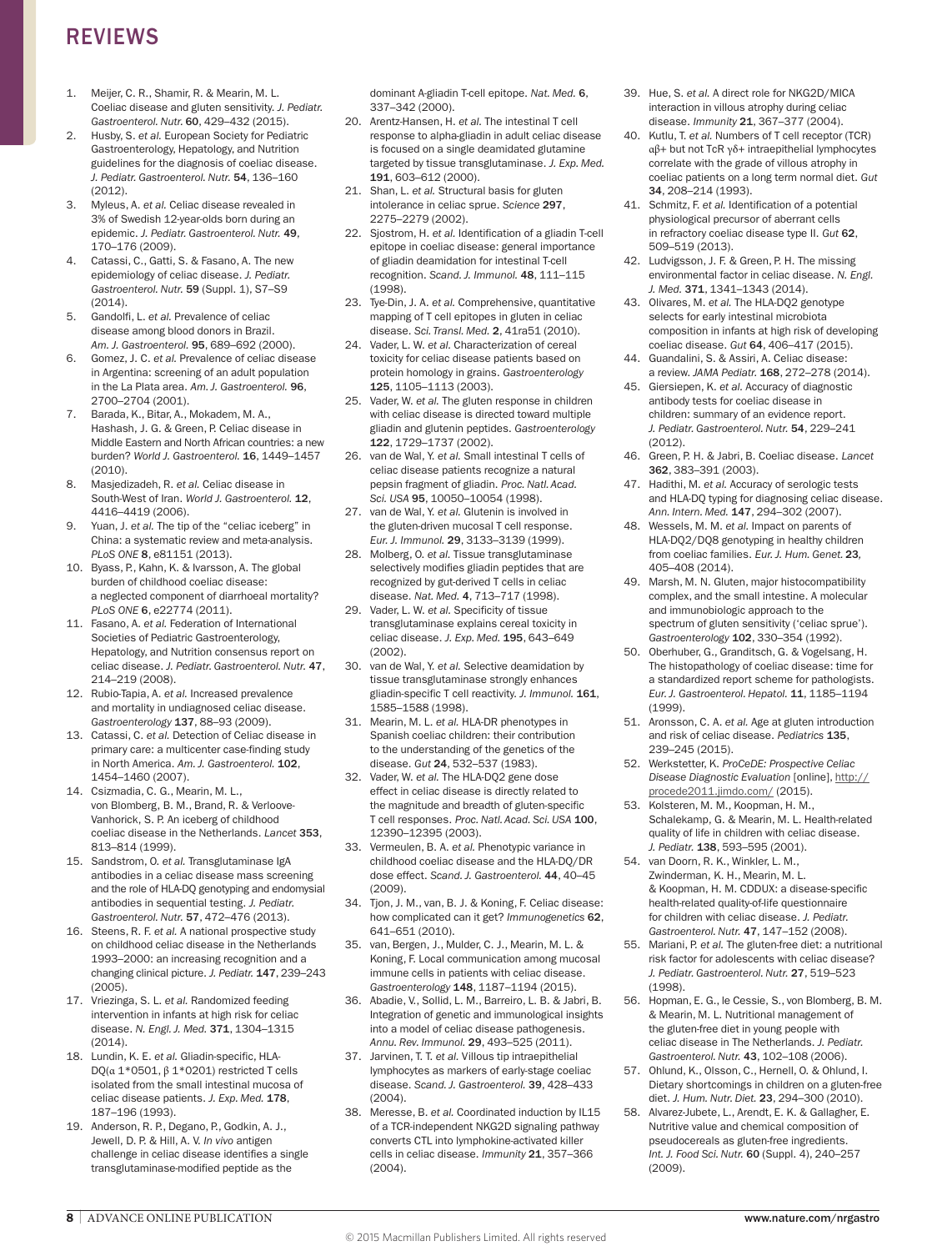- 59. do Nascimento, A. B., Fiates, G. M., Dos, A. A. & Teixeira, E. Analysis of ingredient lists of commercially available gluten-free and glutencontaining food products using the text mining technique. *Int. J. Food Sci. Nutr.* 64, 217–222 (2013).
- 60. Sjoberg, V. *et al.* Noncontaminated dietary oats may hamper normalization of the intestinal immune status in childhood celiac disease. *Clin. Transl. Gastroenterol.* 5, e58 (2014).
- 61. Hogen Esch, C. E. *et al.* Specific celiac disease antibodies in children on a gluten-free diet. *Pediatrics* 128, 547–552 (2011).
- 62. James, S. P. National Institutes of Health Consensus Development Conference Statement on Celiac Disease, June 28–30, 2004. *Gastroenterology* 128 (Suppl. 1), S1–S9 (2005).
- 63. Nederlandse Vereniging van Maag-Darm-Leverartsen. Richtlijn Coeliakie en Dermatitis Herpetiformis Richtlijn Coeliakie en Dermatitis Herpetiformis. *Haarlem: Nederlandse Vereniging voor Maag-Darm*Leverartsen [online], [http://www.mdl.nl/](http://www.mdl.nl/uploads/240/442/richtlijn_Coeliakie_definitief.pdf  ) uploads/240/442/richtlijn\_Coeliakie [definitief.pdf](http://www.mdl.nl/uploads/240/442/richtlijn_Coeliakie_definitief.pdf  ) (2008).
- 64. Hill, I. D. *et al.* Guideline for the diagnosis and treatment of celiac disease in children: recommendations of the North American Society for Pediatric Gastroenterology, Hepatology and Nutrition. *J. Pediatr. Gastroenterol. Nutr.* 40, 1–19 (2005).
- 65. Murch, S. *et al.* Joint BSPGHAN and Coeliac UK guidelines for the diagnosis and management of coeliac disease in children. *Arch. Dis. Child* 98, 806–811 (2013).
- 66. Freeman, H. J. Non-dietary forms of treatment for adult celiac disease. *World J. Gastrointest. Pharmacol. Ther.* 4, 108–112 (2013).
- 67. Mitea, C. *et al.* Efficient degradation of gluten by a prolyl endoprotease in a gastrointestinal model: implications for coeliac disease. *Gut* 57, 25–32 (2008).
- 68. Siegel, M. *et al.* Safety, tolerability, and activity of ALV003: results from two phase 1 single, escalating-dose clinical trials. *Dig. Dis. Sci.* 57, 440–450 (2012).
- 69. Kapoerchan, V. V. *et al.* Design, synthesis and evaluation of high-affinity binders for the celiac disease associated HLA-DQ2 molecule. *Mol. Immunol.* 47, 1091–1097 (2010).
- 70. Xia, J. *et al.* Cyclic and dimeric gluten peptide analogues inhibiting DQ2-mediated antigen presentation in celiac disease. *Bioorg. Med. Chem.* 15, 6565–6573 (2007).
- 71. Klock, C., Herrera, Z., Albertelli, M. & Khosla, C. Discovery of potent and specific dihydroisoxazole inhibitors of human transglutaminase 2. *J. Med. Chem.* 57, 9042–9064 (2014).
- 72. Keech, C. L., Dromey, J. A., Chen, Z., Anderson, R. P. & McCluskey, J. Immune tolerance induced by peptide immunotherapy in an HLA Dq2-dependent mouse model of gluten immunity [abstract 355]. *Gastroenterology* 136, A57 (2009).
- 73. Kelly, C. P. *et al.* Larazotide acetate in patients with coeliac disease undergoing a gluten challenge: a randomised placebo-controlled study. *Aliment. Pharmacol. Ther.* 37, 252–262 (2013).
- 74. Ivarsson, A. *et al.* Epidemic of coeliac disease in Swedish children. *Acta Paediatr.* 89, 165–171 (2000).
- 75. Norris, J. M. *et al.* Risk of celiac disease autoimmunity and timing of gluten introduction in the diet of infants at increased risk of disease. *JAMA* 293, 2343–2351 (2005).
- 76. Agostoni, C. *et al.* Complementary feeding: a commentary by the ESPGHAN Committee on Nutrition. *J. Pediatr. Gastroenterol. Nutr.* 46, 99–110 (2008).
- 77. Akobeng, A. K., Ramanan, A. V., Buchan, I. & Heller, R. F. Effect of breast feeding on risk of coeliac disease: a systematic review and metaanalysis of observational studies. *Arch. Dis. Child* 91, 39–43 (2006).
- 78. Jansen, M. A. *et al.* Infant feeding and anti-tissue transglutaminase antibody concentrations in the Generation R Study. *Am. J. Clin. Nutr.* 100, 1095–1101 (2014).
- 79. Lionetti, E. *et al.* Introduction of gluten, HLA status, and the risk of celiac disease in children. *N. Engl. J. Med.* 371, 1295–1303 (2014).
- 80. Szajewska, H. *et al.* Systematic review with meta-analysis: early infant feeding and coeliac disease—update 2015. *Aliment. Pharmacol. Ther.*  41*,* 1038–1054 (2015).
- 81. Ivarsson, A. *et al.* Prevalence of childhood celiac disease and changes in infant feeding. *Pediatrics* 131, e687–e694 (2013).
- 82. Rosen, A. *et al.* Usefulness of symptoms to screen for celiac disease. *Pediatrics* 133, 211–218 (2014).
- 83. Mearin, M. L., Ivarsson, A. & Dickey, W. Coeliac disease: is it time for mass screening? *Best. Pract. Res. Clin. Gastroenterol.* 19, 441–452 (2005).
- 84. van Koppen, E. J. *et al.* Long-term health and quality-of-life consequences of mass screening for childhood celiac disease: a 10-year follow-up study. *Pediatrics* 123, e582–e588 (2009).
- 85. Kiefte-de Jong, J. C. *et al.* Levels of antibodies against tissue transglutaminase during pregnancy are associated with reduced fetal weight and birth weight. *Gastroenterology* 144, 726–735 (2013).
- 86. Kurppa, K. *et al.* Benefits of a gluten-free diet for asymptomatic patients with serologic markers of celiac disease. *Gastroenterology* 147, 610–617 (2014).
- 87. Catassi, C. & Fasano, A. Coeliac disease. The debate on coeliac disease screening—are we there yet? Nat. Rev. Gastroenterol. Hepatol. 11, 457–458 (2014).
- 88. Inomata, N. Wheat allergy. *Curr. Opin. Allergy Clin. Immunol.* 9, 238–243 (2009).
- 89. Johansson, S. G. *et al.* Revised nomenclature for allergy for global use: report of the nomenclature review committee of the World Allergy Organization, October 2003. *J. Allergy Clin. Immunol.* 113, 832–836 (2004).
- 90. Benhamou, A. H., Vanini, G., Lantin, J. P. & Eigenmann, P. A. Antihistamine and sodium cromoglycate medication for food cold water exercise-induced anaphylaxis. *Allergy* 62, 1471–1472 (2007).
- 91. Mulder, C. J., van Wanrooij, R. L., Bakker, S. F., Wierdsma, N. & Bouma, G. Gluten-free diet in gluten-related disorders. *Dig. Dis.* 31, 57–62 (2013).
- 92. Nwaru, B. I. *et al.* Prevalence of common food allergies in Europe: a systematic review and meta-analysis. *Allergy* 69, 992–1007 (2014).
- 93. Zuidmeer, L. *et al.* The prevalence of plant food allergies: a systematic review. *J. Allergy Clin. Immunol.* 121, 1210–1218 (2008).
- 94. Zeiger, R. S. & Heller, S. The development and prediction of atopy in high-risk children: follow-up at age seven years in a prospective randomized study of combined maternal and infant food allergen avoidance. *J. Allergy Clin. Immunol.* 95, 1179–1190 (1995).
- 95. Poole, J. A. *et al.* Timing of initial exposure to cereal grains and the risk of wheat allergy. *Pediatrics* 117, 2175–2182 (2006).
- 96. Droste, J. H. *et al.* Does the use of antibiotics in early childhood increase the risk of asthma and allergic disease? *Clin. Exp. Allergy* 30, 1547–1553 (2000).
- 97. Husain, Z. & Schwartz, R. A. Food allergy update: more than a peanut of a problem. *Int. J. Dermatol.* 52, 286–294 (2013).
- 98. Makela, M. J. *et al.* Wheat allergy in children new tools for diagnostics. *Clin. Exp. Allergy* 44, 1420–1430 (2014).
- 99. Leonard, M. M. & Vasagar, B. US perspective on gluten-related diseases. *Clin. Exp. Gastroenterol.* 7, 25–37 (2014).
- 100. Jones, S. M., Magnolfi, C. F., Cooke, S. K. & Sampson, H. A. Immunologic cross-reactivity among cereal grains and grasses in children with food hypersensitivity. *J. Allergy Clin. Immunol.* 96, 341–351 (1995).
- 101.Hischenhuber, C. *et al.* Review article: safe amounts of gluten for patients with wheat allergy or coeliac disease. *Aliment. Pharmacol. Ther.* 23, 559–575 (2006).
- 102.Yang, H., Xiao, Y. Z., Luo, X. Y., Tan, Q. & Wang, H. Diagnostic accuracy of atopy patch tests for food allergy in children with atopic dermatitis aged less than two years. *Allergol. Immunopathol. (Madr.)* 42, 22–28 (2014).
- 103.Soares-Weiser, K. *et al.* The diagnosis of food allergy: a systematic review and meta-analysis. *Allergy* 69, 76–86 (2014).
- 104.Matsukura, S. *et al.* Two cases of wheatdependent anaphylaxis induced by aspirin administration but not by exercise. *Clin. Exp. Dermatol.* 35, 233–237 (2010).
- 105.Keet, C. A. *et al.* The natural history of wheat allergy. *Ann. Allergy Asthma Immunol.* 102, 410–415 (2009).
- 106.Sapone, A. *et al.* Spectrum of glutenrelated disorders: consensus on new nomenclature and classification. *BMC Med.* 10, 13 (2012).
- 107.Biesiekierski, J. R. *et al.* Gluten causes gastrointestinal symptoms in subjects without celiac disease: a double-blind randomized placebo-controlled trial. *Am. J. Gastroenterol.* 106, 508–514 (2011).
- 108.Catassi, C. *et al.* Non-Celiac Gluten sensitivity: the new frontier of gluten related disorders. *Nutrients.* 5, 3839–3853 (2013).
- 109. Francavilla, R. *et al.* Clinical, serologic, and histologic features of gluten sensitivity in children. *J. Pediatr.* 164, 463–467 (2014).
- 110.Batista, I. C. *et al.* Autism spectrum disorder and celiac disease: no evidence for a link. *Arq Neuropsiquiatr.* 70, 28–33 (2012).
- 111.Whiteley, P. *et al.* The ScanBrit randomised, controlled, single-blind study of a gluten- and casein-free dietary intervention for children with autism spectrum disorders. *Nutr. Neurosci.* 13, 87–100 (2010).
- 112.Sapone, A. *et al.* Differential mucosal IL-17 expression in two gliadin-induced disorders: gluten sensitivity and the autoimmune enteropathy celiac disease. *Int. Arch. Allergy Immunol.* 152, 75–80 (2010).
- 113. Volta, U., Bardella, M. T., Calabro, A., Troncone, R. & Corazza, G. R. An Italian prospective multicenter survey on patients suspected of having non-celiac gluten sensitivity. *BMC Med.* 12, 85 (2014).
- 114.Sapone, A. *et al.* Divergence of gut permeability and mucosal immune gene expression in two gluten-associated conditions: celiac disease and gluten sensitivity. *BMC Med.* 9, 23 (2011).